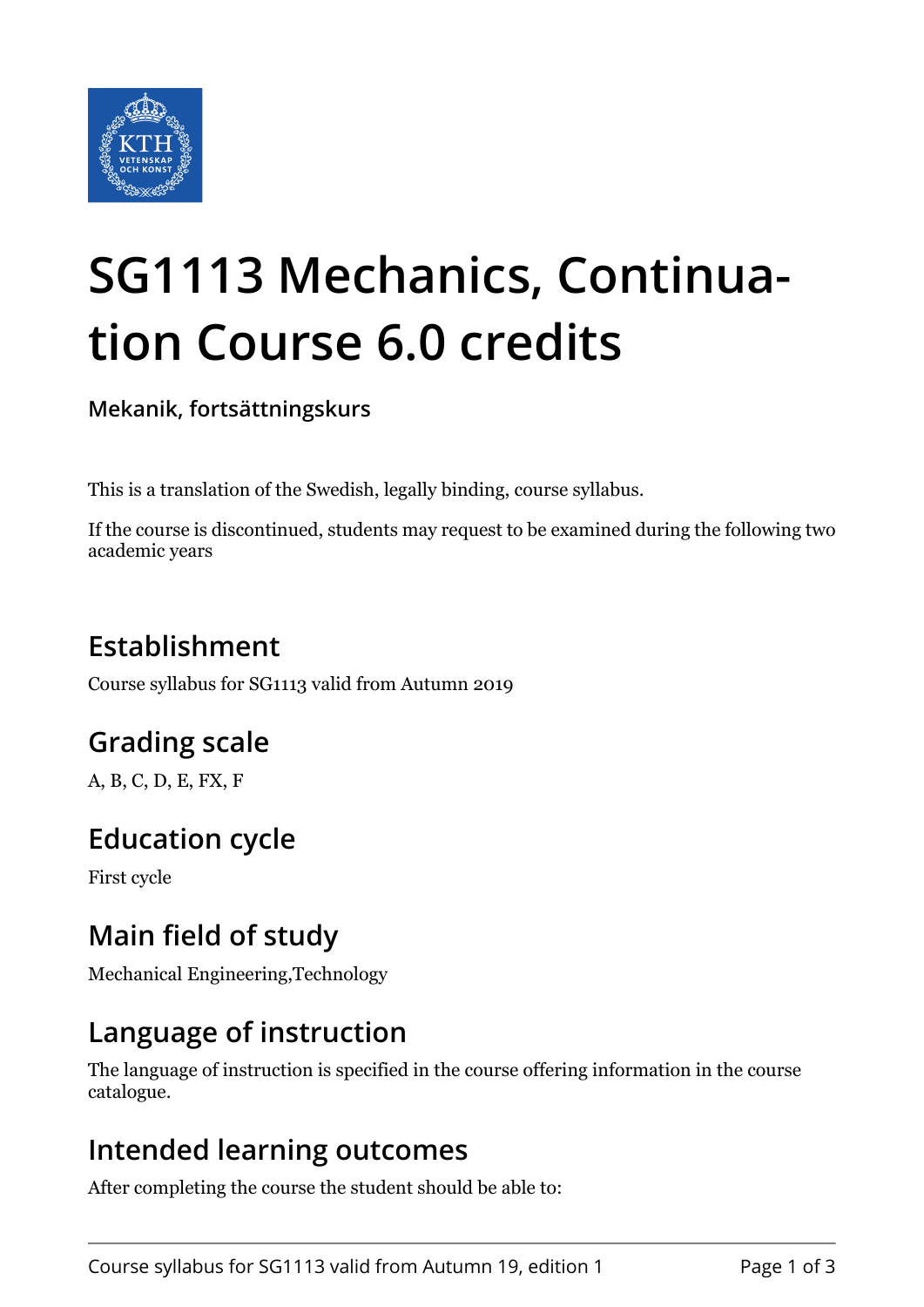- read and understand mathematical text applied in the field of mechanics and communicate reasoning and calculations in this field orally and in writing in such a way that they are easy to follow,
- report derivations of the course's central relationship,
- identify a concrete mechanical problem, and choose suitable mechanical models based on a problem description,
- translate the mechanical model into a mathematical model,
- mathematically treat the problem and critically analyze the significance of the result,

in order to use a physical mindset and communicate this within the framework of engineering science contexts.

#### **Course contents**

The laws of mechanics for a system of particles. Rigid body two dimensional kinematics. Moments of inertia and products of inertia. Rigid body two dimensional dynamics. The laws of mechanics in accelerated reference frames.

## **Specific prerequisites**

Active participation in SG1112 Mechanics I.

#### **Course literature**

Nicholas Apazidis: Mekanik II, Studentlitteratur, Lund.

## **Examination**

- INL1 Hand in Task, 1.5 credits, grading scale: P, F
- TENA Examination, 1.5 credits, grading scale: A, B, C, D, E, FX, F
- TENB Examination, 3.0 credits, grading scale: A, B, C, D, E, FX, F

Based on recommendation from KTH's coordinator for disabilities, the examiner will decide how to adapt an examination for students with documented disability.

The examiner may apply another examination format when re-examining individual students.

The examiner, in consultation with the KTH coordinator for disability (Funka), decides on any adapted examination for students with documented, permanent disability. The examiner may allow another examination form when re-examining individual students.

## **Other requirements for final grade**